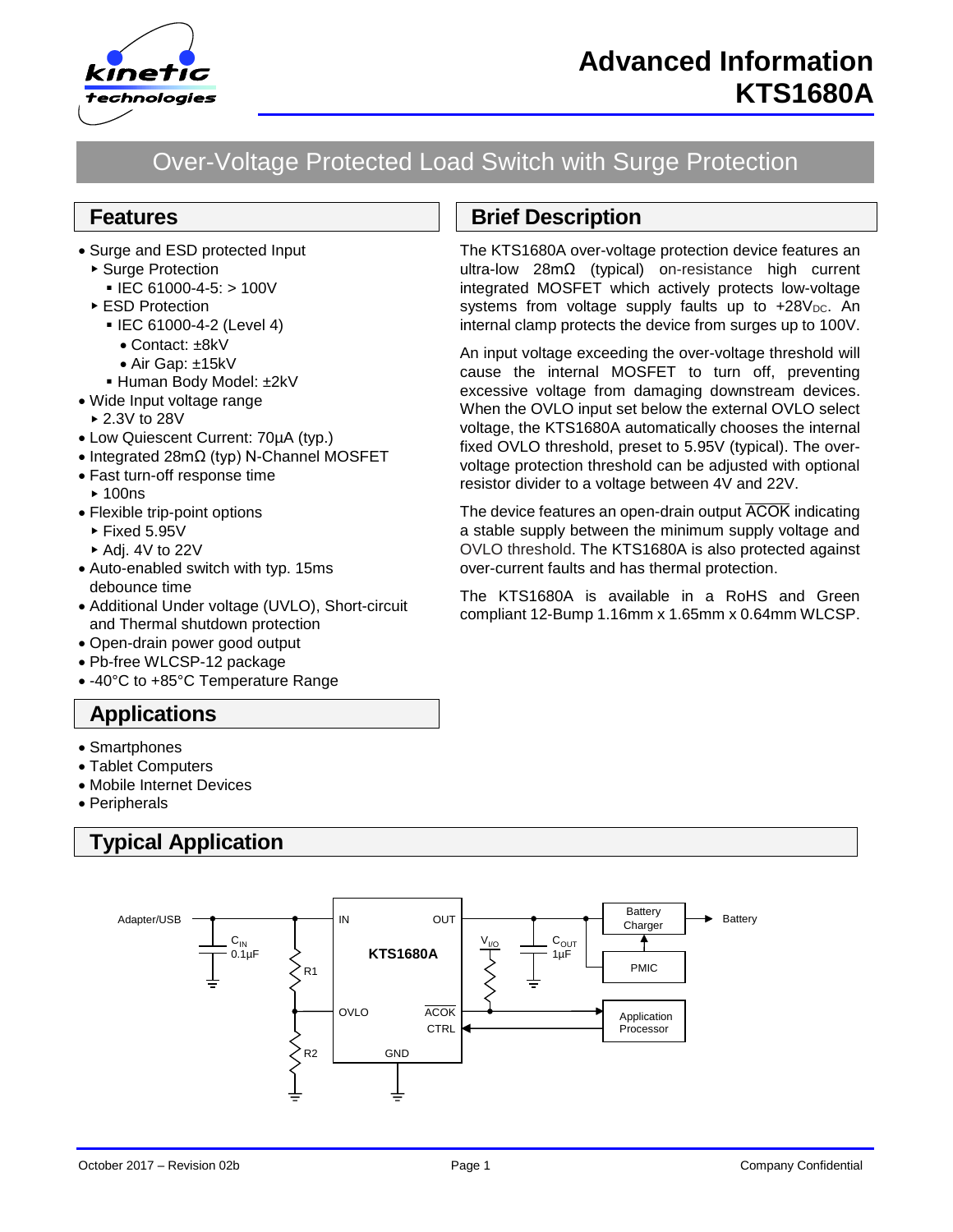

### **Pin Descriptions**

| Pin#           | <b>Name</b> | <b>Function</b>                                                                                                                                                                                                                                      |
|----------------|-------------|------------------------------------------------------------------------------------------------------------------------------------------------------------------------------------------------------------------------------------------------------|
| A1             | <b>CTRL</b> | OUT power path is Enabled when CTRL is logic Low.                                                                                                                                                                                                    |
| A2, A3, B2     | <b>OUT</b>  | Output of internal main high-current power switch. Connect OUT pins together in the PCB for<br>proper operation.                                                                                                                                     |
| A4, B4, C4     | GND.        | Ground. Connect GND pins together in the PCB for proper operation.                                                                                                                                                                                   |
| <b>B1</b>      | <b>ACOK</b> | Open-drain power good output. ACOK is driven low during normal operation and becomes high<br>impedance when an out-of-range condition is detected. Connect a pull-up resistor between the<br>logic pin and the system rail.                          |
| B3, C2, C3     | IN          | Voltage Input. Connect IN pins together in the PCB for proper operation.                                                                                                                                                                             |
| C <sub>1</sub> | <b>OVLO</b> | External OVLO Adjustment. Connect OVLO to GND when using the internal fixed threshold.<br>Connect a resistor-divider to OVLO to set the adjustable OVLO threshold. The optional external<br>resistor divider is unrelated to the internal threshold. |

#### **WLCSP-12**

TOP VIEW TOP VIEW





12-Bump 1.16mm x 1.65mm x 0.64mm WLCSP Package

**Top Mark** WW = Device ID Code = LS  $XX =$  Date Code,  $YY =$  Assembly Code ZZZZ = Serial Number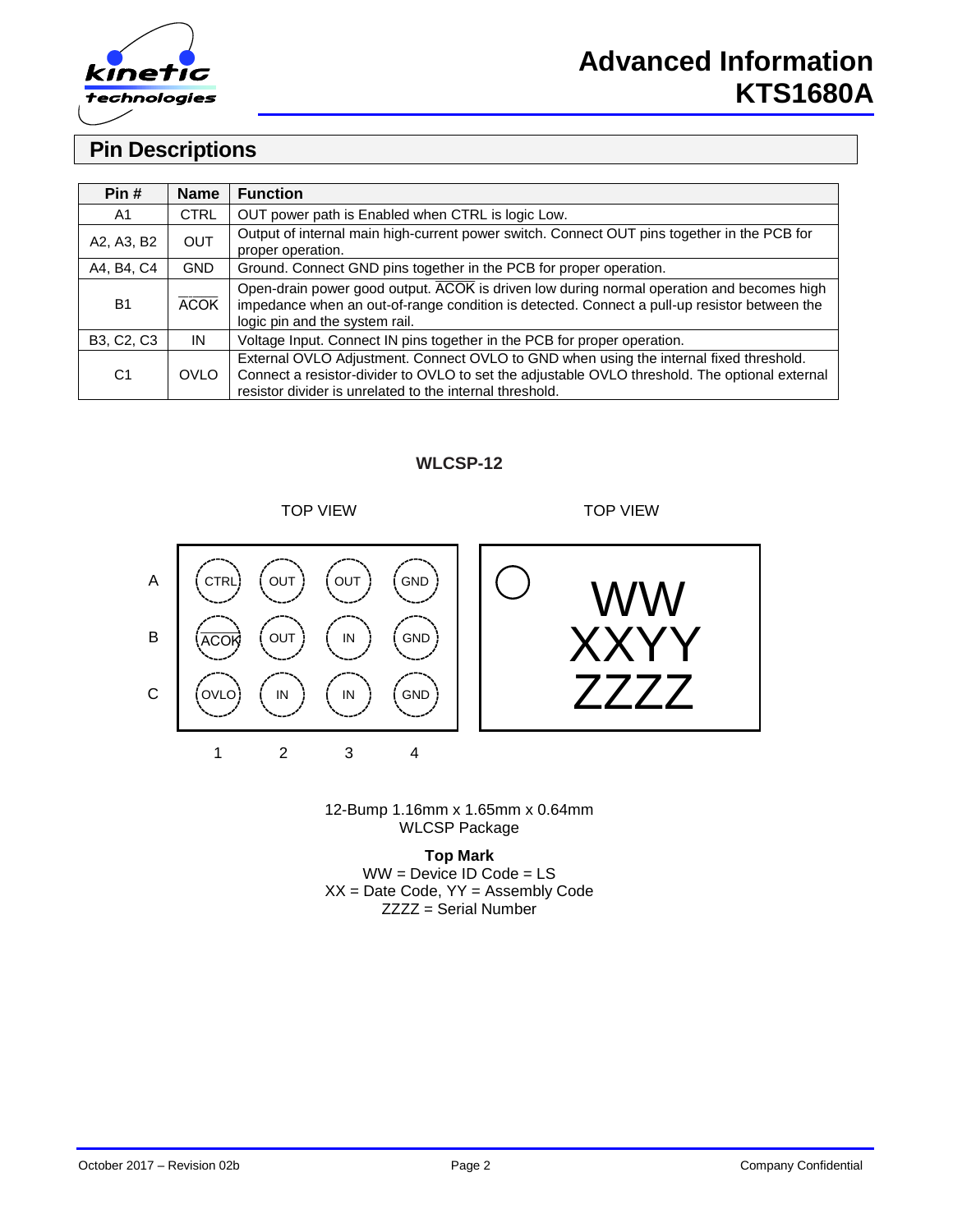

### **Absolute Maximum Ratings<sup>1</sup>**

| <b>Symbol</b>                | <b>Description</b>                               | Value         | <b>Units</b> |
|------------------------------|--------------------------------------------------|---------------|--------------|
| $IN2$ , OUT                  | Input, output Voltages                           | $-0.3$ to 29  |              |
| <b>OVLO</b>                  | OVLO Pin                                         | $-0.3$ to $7$ | V            |
| <b>CTRL</b>                  | Control Pin                                      |               | V            |
| <b>ACOK</b>                  | ACOK Pin                                         |               | V            |
| IN, OUT Current              | <b>Continuous Current</b>                        | 4.5           | A            |
|                              | Peak Current (10msec)                            | 8             | A            |
| TJ                           | Junction Operating Temperature Range             | $-40$ to 150  | °C           |
| Ts                           | Storage Temperature Range                        |               | $^{\circ}C$  |
| $\mathsf{T}_{\mathsf{LEAD}}$ | Maximum Soldering Temperature (at leads, 10 sec) | 260           | °C           |

#### $(T_A = 25^{\circ}C$  unless otherwise noted)

### **Thermal Capabilities**

| Symbol              | <b>Description</b>                                    | Value   | <b>Units</b> |  |
|---------------------|-------------------------------------------------------|---------|--------------|--|
| $\theta$ JA         | Thermal Resistance – Junction to Ambient <sup>3</sup> | 73      | $\circ$ CMV  |  |
| P <sub>D</sub>      | Maximum Power Dissipation at $T_A \leq 25^{\circ}C$   | 1.28    | W            |  |
| ΔΡ <sub>Ρ</sub> /ΔΤ | Derating Factor Above $T_A = 25^{\circ}C$             | $-12.8$ | $mW$ /°C     |  |

### **Recommended Operating Range**

| <b>Description</b>            | Value            |
|-------------------------------|------------------|
| Input Voltage Range           | 2.3V to 28V      |
| Output Load Capacitance Range | up to $100\mu F$ |

### **Ordering Information**

| Marking <sup>4</sup><br><b>Part Number</b> |             | <b>Operating Temperature</b>       | <b>Package</b> |  |
|--------------------------------------------|-------------|------------------------------------|----------------|--|
| KTS1680AEUZ-TR                             | I SXXYY7777 | $-40^{\circ}$ C to $+85^{\circ}$ C | WLCSP-12       |  |

l

<sup>1.</sup> Stresses above those listed in Absolute Maximum Ratings may cause permanent damage to the device. Functional operation at conditions other than the operating conditions specified is not implied. Only one Absolute Maximum rating should be applied at any one time.

<sup>2.</sup> Survives burst pulses up to 100V with 2Ω series resistance.

<sup>3.</sup> Junction to Ambient thermal resistance is highly dependent on PCB layout. Values are based on thermal properties of the device when soldered to an EV board

<sup>4.</sup> "XXYYZZZZ" is the date code, assembly code and serial number.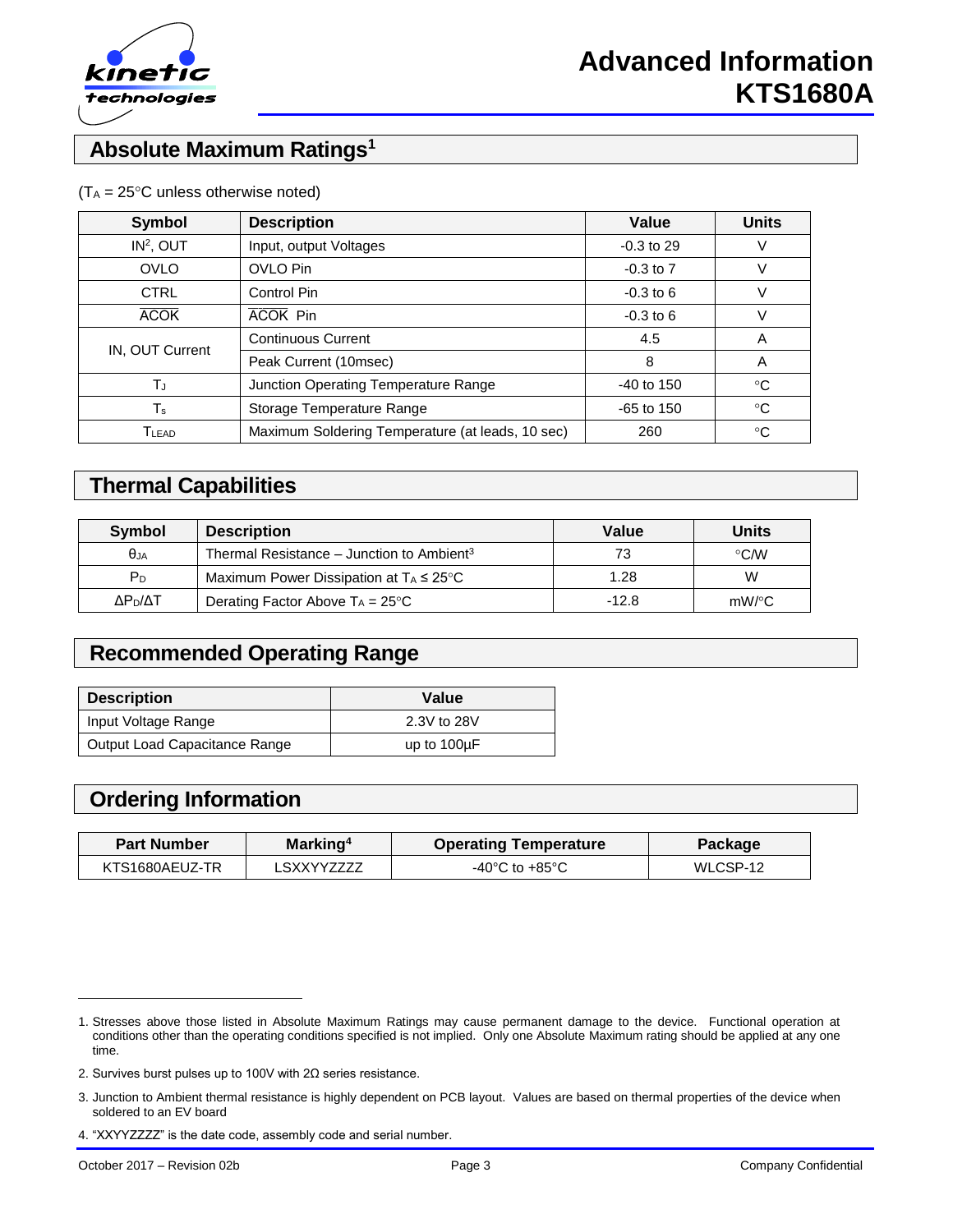

### **Electrical Characteristics<sup>5</sup>**

V<sub>IN</sub> = +2.3V to +28V and C<sub>IN</sub> = 0.1µF. Unless otherwise noted, the *Min* and *Max* specs are applied over the full operation temperature range of –40°C to +85°C, while *Typ* values are specified at room temperature (25°C).  $V_{IN} = 5V$ ,  $I_{IN} \leq 3.5A$ .

| <b>Symbol</b>                 | <b>Description</b>               | <b>Conditions</b>                                | Min    | <b>Typ</b> | <b>Max</b>   | <b>Units</b> |  |
|-------------------------------|----------------------------------|--------------------------------------------------|--------|------------|--------------|--------------|--|
| <b>V<sub>IN</sub></b>         | Input operating range            |                                                  | 2.3    |            | 28           | V            |  |
| <b>VIN CLAMP</b>              | Input clamp voltage              | $I_{IN} = 10mA$ , $T_A = +25°C$                  |        | 32         |              | $\vee$       |  |
| <b>I</b> IN                   | Input supply current             | $V_{IN} = 5V$                                    |        | 70         | 120          | $\mu$ A      |  |
| $I_{IN\_Q}$                   | OVLO supply current              | $V_{OVLO} = 3V$ , $V_{IN} = 5V$ , $V_{OUT} = 0V$ |        | 63         | 120          | $\mu$ A      |  |
| VIN_UVLO                      | Under voltage lockout threshold  | V <sub>IN</sub> rising                           |        | 1.9        |              | $\vee$       |  |
| VUVLO_HYST                    | Under voltage lockout hysteresis |                                                  |        | 0.1        |              | $\vee$       |  |
| VIN_OVLO                      | Internal over voltage trip level | $V_{IN}$ rising, $T_A = +25^{\circ}C$            | 5.68   | 5.95       | 6.18         | $\vee$       |  |
| VIN_OVLO_HYS                  | <b>OVLO Hysteresis</b>           | $V_{IN}$ falling, $T_A = +25^{\circ}C$           |        | 0.2        |              | $\vee$       |  |
|                               | <b>OVLO External threshold</b>   | $TA = +25^{\circ}C$                              | 1.15   | 1.21       | 1.27         | $\vee$       |  |
| VOVLO_TH                      | Adjustable OVLO threshold range  |                                                  | 4      |            | 22           | $\vee$       |  |
| VOVLO_SEL                     | External OVLO select threshold   |                                                  | 0.2    | 0.25       | 0.3          | $\vee$       |  |
| R <sub>DS(ON)</sub>           | Switch On-Resistance             | $V_{IN} = 5V$ , $I_{IN} = 1A$ , $T_A = +25$ °C   |        | 28         | 38           | $m\Omega$    |  |
| lovLo                         | OVLO input leakage current       | $V_{OVLO} = V_{OVLO_TH}$                         | $-0.1$ |            | 0.1          | μA           |  |
| <b>CTRL</b>                   |                                  |                                                  |        |            |              |              |  |
| VCTRL H                       | CTRL logic high threshold        |                                                  | 1.4    |            |              | $\vee$       |  |
| $V_{\text{CTRL\_L}}$          | CTRL logic low threshold         |                                                  |        |            | 0.4          | $\vee$       |  |
| <b>Digital Signals (ACOK)</b> |                                  |                                                  |        |            |              |              |  |
| VOL                           | <b>ACOK</b> output low voltage   | $V_{I/O} = 3.3V$ , $I_{SINK} = 1mA$              |        |            | 0.4          | $\vee$       |  |
| VACOK_LEAK                    | <b>ACOK</b> leakage current      | $V_{I/O}$ = 3.3V, $\overline{ACOK}$ de-asserted  | $-1$   |            | $\mathbf{1}$ | μA           |  |
| <b>ESD PROTECTION</b>         |                                  |                                                  |        |            |              |              |  |
|                               | Human Body Model (HBM) Model = 2 | All pins                                         |        | ±2         |              | kV           |  |
| <b>VESD</b>                   | IEC 61000-4-2 Contact discharge  | IN pin                                           |        | $\pm 8$    |              | kV           |  |
|                               | IEC 61000-4-2 Air gap discharge  | IN pin                                           |        | ±15        |              | kV           |  |
|                               | <b>Thermal Shutdown</b>          |                                                  |        |            |              |              |  |
| <b>T</b> SHDN                 | Shutdown Temperature             |                                                  |        | 130        |              | $^{\circ}C$  |  |
|                               | Shutdown Temperature Hysteresis  |                                                  |        | 20         |              | $\circ$ C    |  |

l

<sup>5.</sup> KTS1680A is guaranteed to meet performance specifications over the –40°C to +85°C operating temperature range by design, characterization and correlation with statistical process controls.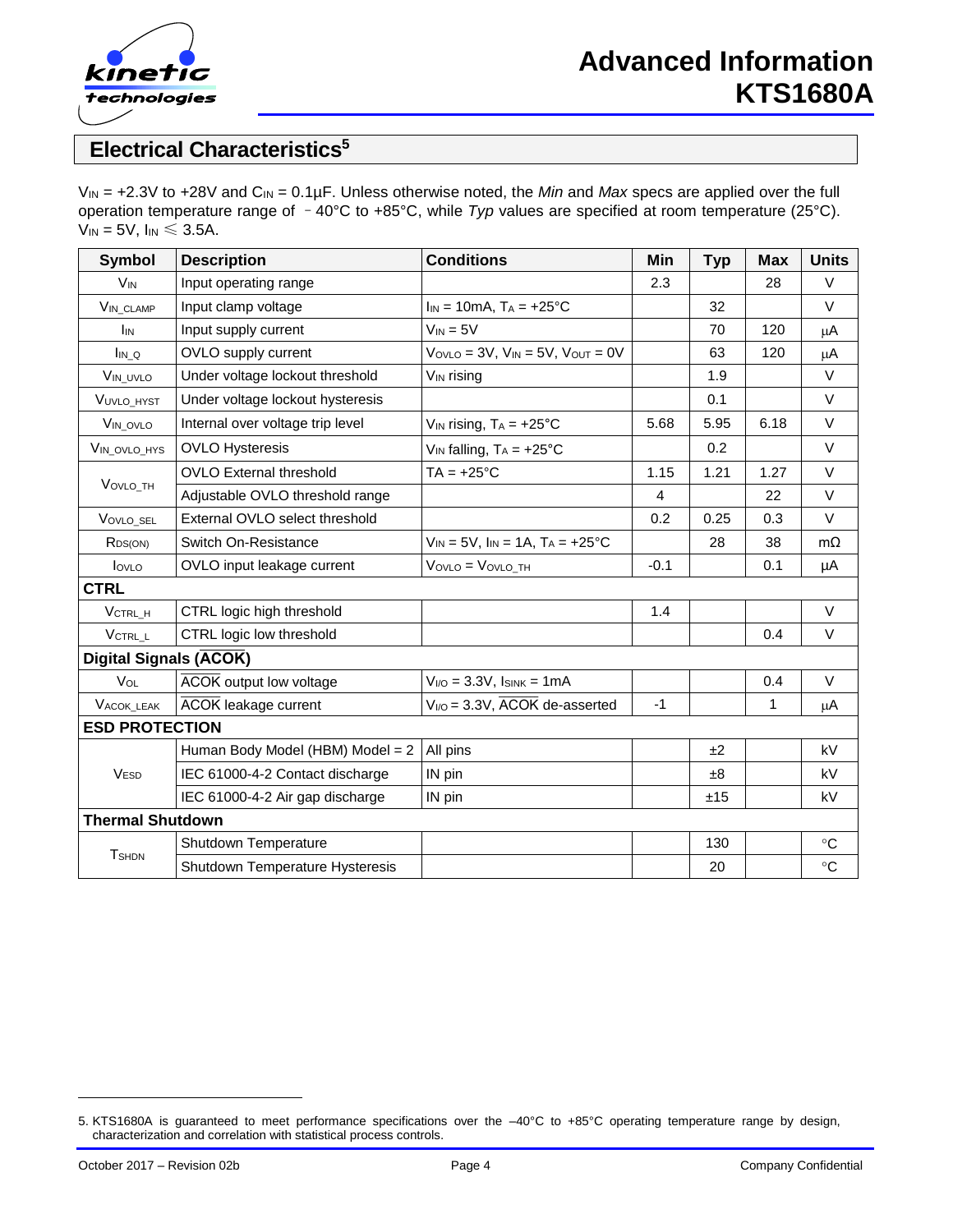

# **Advanced Information KTS1680A**

# **Timing Characteristics (Figure 1)**

| Symbol                  | <b>Description</b>   | <b>Conditions</b>                                                                                                | Min | Typ | Max | <b>Units</b> |
|-------------------------|----------------------|------------------------------------------------------------------------------------------------------------------|-----|-----|-----|--------------|
| <b>t</b> <sub>DEB</sub> | Debounce time        | Time from 2.1V $\lt$ V <sub>IN</sub> $\lt$ V <sub>IN</sub> ovLo to Vout =<br>10% of $V_{IN}$                     |     | 15  |     | ms           |
| tss                     | Soft-start time      | $V_{\text{OUT}}$ = 10% of $V_{\text{IN}}$ to soft-start off                                                      |     | 15  |     | ms           |
| ton                     | Switch turn-on time  | $V_{IN}$ = 5V, R <sub>L</sub> = 100 $\Omega$ , C <sub>LOAD</sub> = 100 $\mu$ F,<br>VOUT from 10%, VIN to 90% VIN |     | 2   |     | ms           |
| <b>TOFF</b>             | Switch turn-off time | $V_{IN}$ > Vovlo to Vout = 80% of $V_{IN}$ , R <sub>L</sub> =<br>100 $\Omega$ , V <sub>IN</sub> rising at 2V/us  |     | 100 |     | ns           |



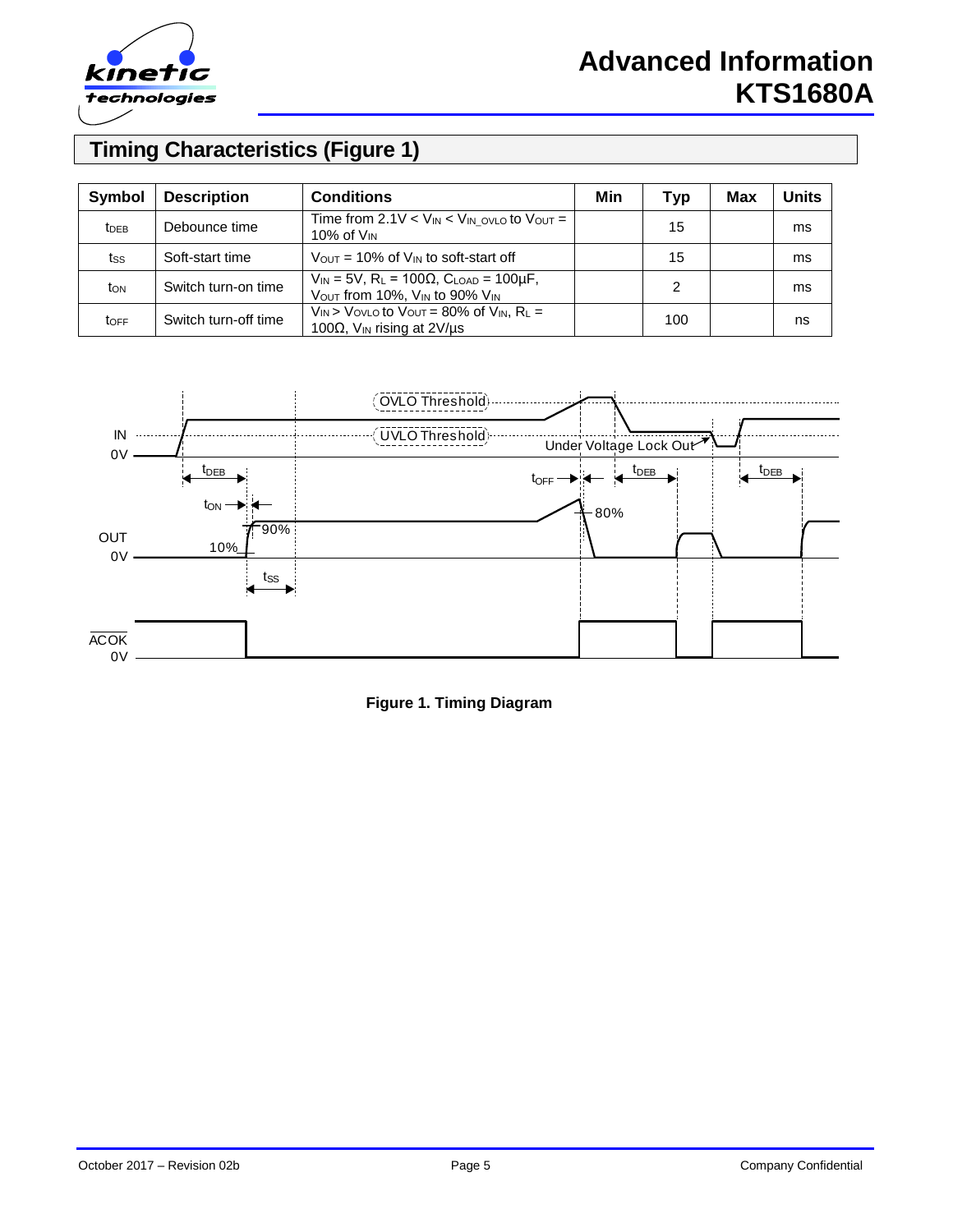

### **Typical Characteristics**

 $V_{IN} = 5V$ ,  $C_{IN} = 0.1 \mu F$ ,  $C_{OUT} = 1 \mu F$ , OVLO pin = GND, Temp = 25°C unless otherwise specified.



Input Supply Current vs. Input Voltage (no load) Normalized Debounce Time vs. Temperature





2.0  $I_{\text{OUT}} = 1A$ Normalized to  $T_A = +25^\circ \text{C}$ 1.5 Normalized R<sub>DS\_ON</sub> Normalized R<sub>DS\_ON</sub> 1.0 0.5 0.0 -40 -15 10 35 60 85 Temperature (°C)



Normalized Fixed OVLO vs. Temperature (OVLO pin GND) Normalized Adjustable OVLO Threshold vs. Temperature

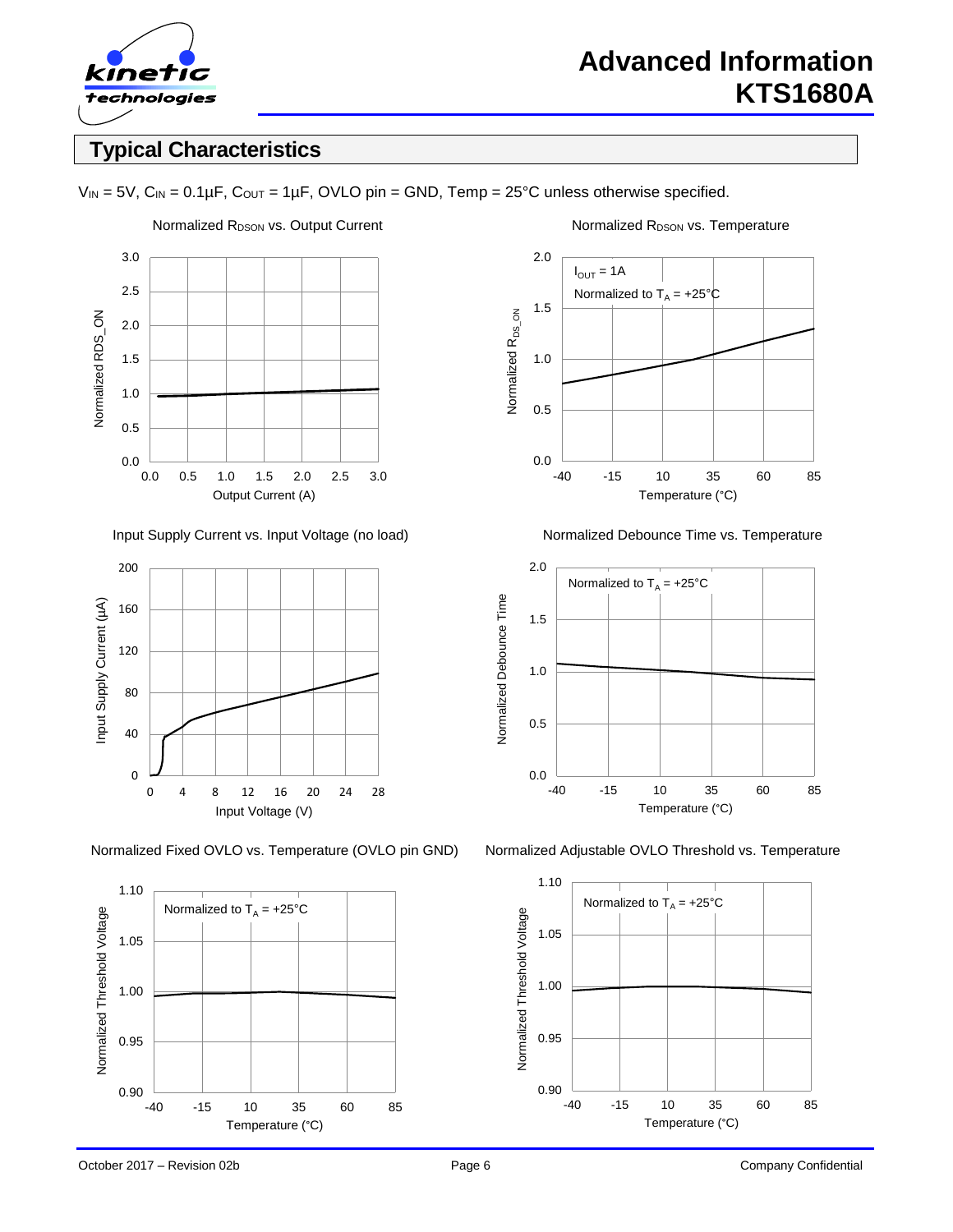

### **Functional Block Diagram**



### **Functional Description**

The KTS1680A is inserted between the power supply or charger source and the load to be protected. The KTS1680A consists of a low resistance switch, under-voltage lockout protection (UVLO), over-voltage monitor and protection (OVLO) and an  $\overline{ACOK}$  output flag.

The KTS1680A switch device features a low on-resistance  $(R_{DSON})$  internal N-Channel MOSFET and protects low-voltage systems against voltage faults up to +28VDC. An internal clamp also protects the device from input surge transients up to 100V. If the input IN pin voltage exceeds the overvoltage threshold, the internal FET is turned off to prevent damage to any downstream components connected to the output. A 15ms debounce time built into the device delays the internal FET turn on time.

The power good flag  $\overline{(ACOK)}$  output pin can notify the system of the normal operation by pulling its output low. When an input power over-voltage or over-temperature occurs, the device releases the internal open-drain and the ACOK output is set to logic high by the external pull-up resistor in order to alert the system.

#### **UVLO (Under Voltage Lockout)**

The device has a built−in under voltage lock out (UVLO) circuit. During V<sub>IN</sub> positive going slope, the output (OUT) remains disconnected from the input (IN) until V<sub>IN</sub> voltage exceeds V<sub>IN UVLO</sub> 1.9V typical. This circuit has a 100mV hysteresis to provide noise immunity.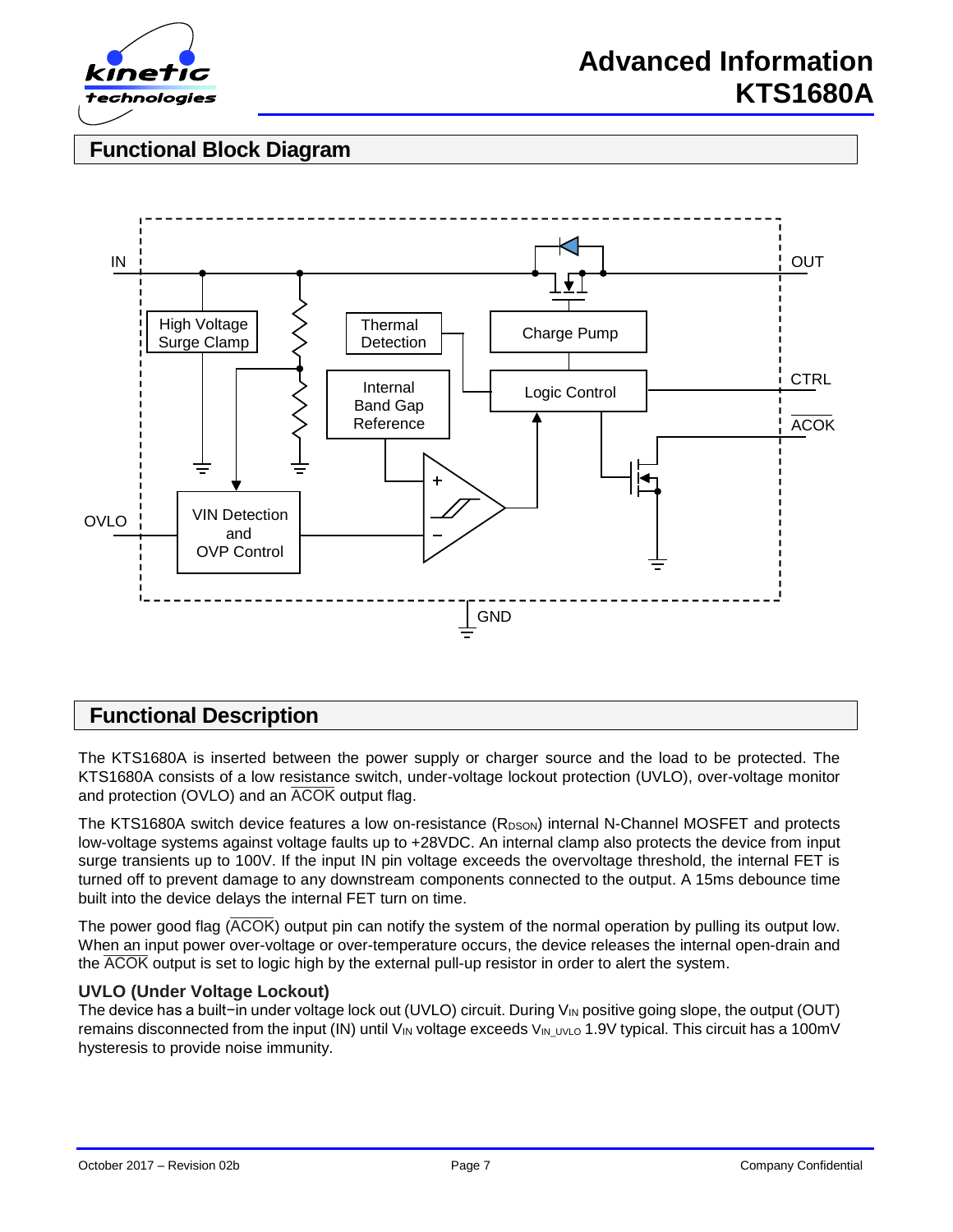

#### **OVLO (Over Voltage Lockout)**

The KTS1680A can be configured for either an internal OVLO threshold, or an adjustable threshold when using the OVLO pin as a sense pin.

By connecting the OVLO pin to ground, the internal OVLO comparator uses the internally fixed OVLO value V<sub>IN</sub> ovlo of 5.95V typical.

If an external resistor-divider is connected to OVLO and VovLo exceeds the OVLO select voltage, VovLo\_SELECT, the internal OVLO comparator reads the IN fraction fixed by the external resistor divider. Starting with R1 = 1M $\Omega$ to minimize current consumption, R2 can be calculated from the following formula:

$$
V_{OVLO\_EXT} = V_{OVLO\_THRESH} \times (1 + \frac{R_1}{R_2})
$$

#### **Internal MOSFET Switch**

In normal operating mode (main power switch turned on), the CTRL input must be set to the logic low state  $(CTRL = GND)$ . The KTS1680A incorporates an internal N-Channel MOSFET with ultra-low R<sub>DS</sub> on-resistance of 28mΩ (typ). The MOSFET is internally driven by a charge pump that generates a necessary gate voltage above IN.

#### **ACOK** Output

The  $\overline{ACOK}$  output is an active-low open-drain flag reporting good operation of the device. A pull-up resistor should be connected from the  $\overline{ACOK}$  pin to the system I/O rail. A fault is flagged when the output is being pulled high in the case of an over-voltage or over-temperature fault occurring.

#### **Thermal Protection**

The internal FET turns off when the junction temperature exceeds +130°C (typ). The device exits thermal shutdown after the junction temperature cools by 20°C (typ) hysteresis.

#### **Input Capacitor**

A 0.1μF or larger capacitor is typically recommended for CIN which should be located as close to the device IN pin as possible. For higher current operation, ceramic capacitors are recommended for CIN. During surge voltage transients, the internal input clamp keeps the input IN pin voltage below 40V, so 50V rated capacitors are ideal for most OVP applications.

#### **Output Capacitor**

A small output capacitor COUT can be added to accommodate various load transient condition.

#### **USB On-The-GO (OTG) Operation**

When used in an OTG application the KTS1680 can provide power from OUT to IN. Initially, the OTG voltage applied at OUT will forward bias the power switch bulk diode and present a voltage drop of approximately 0.7V between OUT and IN. The maximum current in this mode is limited by the thermal performance of the device and at an ambient temperature of 25°C

$$
I_{MAX} = \frac{1.28W}{0.7V} = 1.82A
$$

This is purely a transitionary condition as once the voltage at IN exceeds the UVLO voltage of 1.9V and the debounce time of 15ms has elapsed, the main power switch will turn fully ON, significantly reducing the voltage drop from OUT to IN.